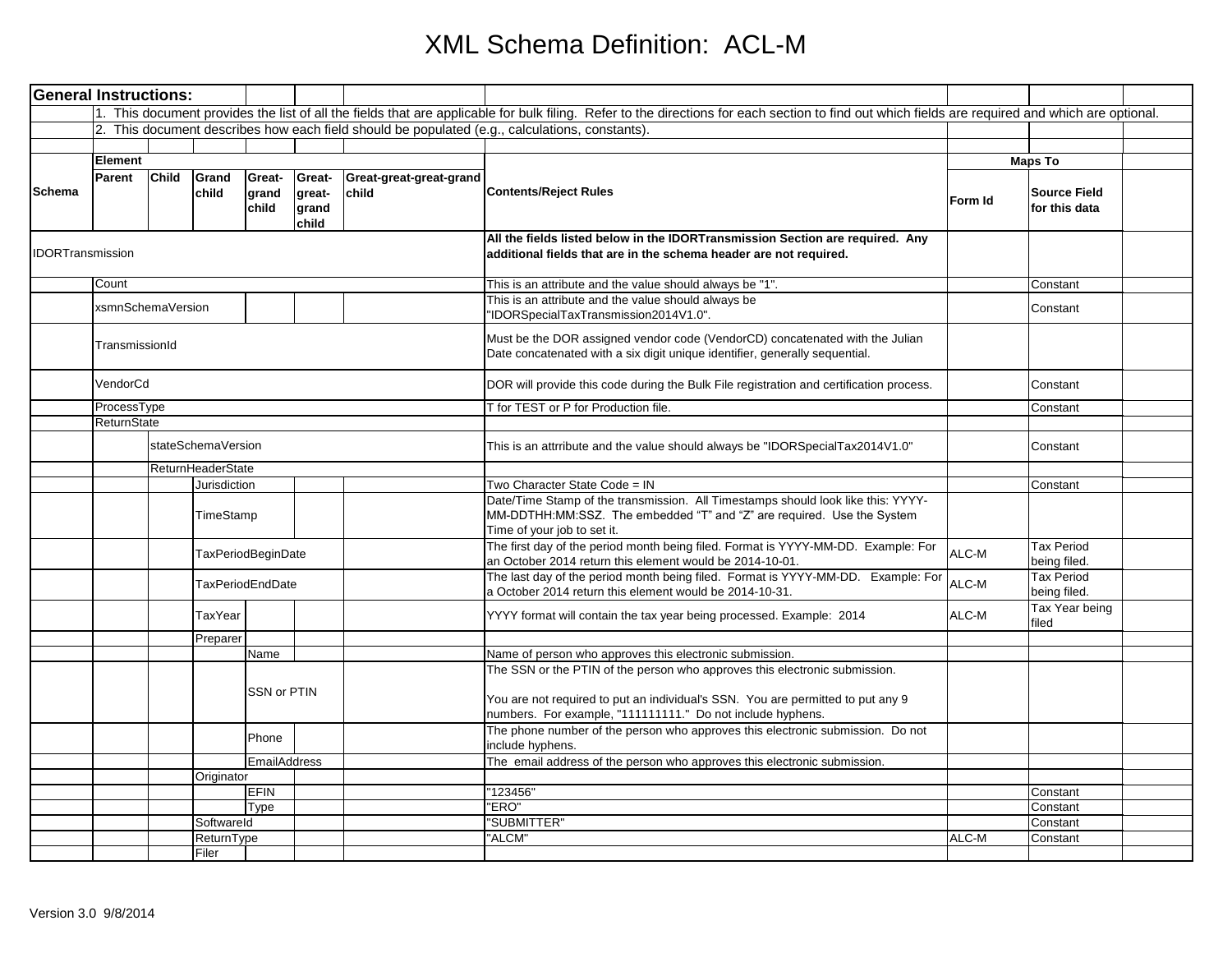|               | Element |                 |                        |                          |                                    |                                  | <b>Contents/Reject Rules</b>                                                                                                                                                                                                                       | <b>Maps To</b> |                                                             |  |
|---------------|---------|-----------------|------------------------|--------------------------|------------------------------------|----------------------------------|----------------------------------------------------------------------------------------------------------------------------------------------------------------------------------------------------------------------------------------------------|----------------|-------------------------------------------------------------|--|
| <b>Schema</b> | Parent  | <b>Child</b>    | Grand<br>child         | Great-<br>grand<br>child | Great-<br>great-<br>grand<br>child | Great-great-great-grand<br>child |                                                                                                                                                                                                                                                    | Form Id        | <b>Source Field</b><br>for this data                        |  |
|               |         |                 |                        | <b>BusinessEntity</b>    |                                    |                                  |                                                                                                                                                                                                                                                    |                |                                                             |  |
|               |         |                 |                        |                          | <b>FEIN</b>                        |                                  | Federal ID number of taxpayer. Do not include hyphens.                                                                                                                                                                                             | ALC-M          | FID Number                                                  |  |
|               |         |                 |                        |                          | EntityName                         |                                  |                                                                                                                                                                                                                                                    |                |                                                             |  |
|               |         |                 |                        |                          |                                    | BusinessNameLine1                | The entity name as it appears on the Indiana Alcoholic Beverage Permit. The XML<br>will not accept the following special characters: comma (,), period (.), semi-colon (;),<br>colon $($ :), plus sign $(+)$ , and equal sign $(=)$ .              | ALC-M          | Name                                                        |  |
|               |         |                 |                        | Address                  |                                    |                                  |                                                                                                                                                                                                                                                    |                |                                                             |  |
|               |         |                 |                        |                          | <b>USAddress</b>                   |                                  |                                                                                                                                                                                                                                                    |                |                                                             |  |
|               |         |                 |                        |                          |                                    | AddressLine1                     | Business street address (physical address)                                                                                                                                                                                                         | ALC-M          | <b>Physical Street</b><br>Address                           |  |
|               |         |                 |                        |                          |                                    | City                             | City (physical address)                                                                                                                                                                                                                            | ALC-M          | <b>Physical City</b>                                        |  |
|               |         |                 |                        |                          |                                    | <b>State</b>                     | State (physical address)                                                                                                                                                                                                                           | ALC-M          | <b>Physical State</b>                                       |  |
|               |         |                 |                        |                          |                                    | ZipCode                          | Zip (physical address)                                                                                                                                                                                                                             | ALC-M          | <b>Physical Zip</b><br>Code                                 |  |
|               |         |                 |                        | Stateld                  |                                    |                                  | Ten digit Indiana Taxpayer ID code                                                                                                                                                                                                                 | ALC-M          | <b>IN TID Number</b>                                        |  |
|               |         |                 |                        | LocNbr                   |                                    |                                  | Three digit Indiana business location code                                                                                                                                                                                                         |                |                                                             |  |
|               |         |                 | <b>EmailAddress</b>    |                          |                                    |                                  | Provide the email address of the person DOR should contact if there is a problem with<br>this electronic submission.                                                                                                                               |                |                                                             |  |
|               |         |                 | FilingMethodCd         |                          |                                    |                                  | "ELF"                                                                                                                                                                                                                                              |                | Constant                                                    |  |
|               |         |                 | <b>ReturnSourceCd</b>  |                          |                                    |                                  | "FTP"                                                                                                                                                                                                                                              |                | Constant                                                    |  |
|               |         |                 | InputSourceMethodCd    |                          |                                    | "BULK"                           |                                                                                                                                                                                                                                                    | Constant       |                                                             |  |
|               |         | FormVersionCode |                        |                          |                                    |                                  | '0614"                                                                                                                                                                                                                                             | ALC-M          | ALC-M Form<br><b>Revision Month</b><br>and Year             |  |
|               |         |                 | <b>TaxTypeCd</b>       |                          |                                    |                                  | "ALC"                                                                                                                                                                                                                                              |                | Constant                                                    |  |
|               |         | SubmissionId    |                        |                          |                                    |                                  | Submission Id is generated by using the following format: Prefix of T for Test file or<br>P for Production file, Followed by Department assigned id number plus six digit<br>unique sequence number.                                               |                |                                                             |  |
|               |         |                 | <b>ReturnDataState</b> |                          |                                    |                                  |                                                                                                                                                                                                                                                    |                |                                                             |  |
|               |         |                 | FormALCM               |                          |                                    |                                  |                                                                                                                                                                                                                                                    |                |                                                             |  |
|               |         |                 |                        | <b>ReturnSectionA</b>    |                                    |                                  | All the fields in ReturnSectionA are required. If you have no activity to report for<br>the month you must specify either "ONA" or "ANA" for the ReturnFilingType.<br>You must also enter zeros (0) in all fields. Otherwise the file be rejected. |                |                                                             |  |
|               |         |                 |                        |                          |                                    | ReturnFilingType                 | Return Filing Type<br>Valid codes are: "O" = Original, "A" = Amended, "ONA" = Original - No Activity, "ANA"<br>= Amended - No Activity                                                                                                             |                | Constant                                                    |  |
|               |         |                 |                        |                          |                                    | BeerGallonsWithdrawn             | Number of gallons of beer withdrawn for sale or gift. Round gallons to four decimal<br>places (0.0000).                                                                                                                                            | ALC-M          | Gallons<br>Withdrawn for<br>Sale or Gift in<br>Indiana (1.) |  |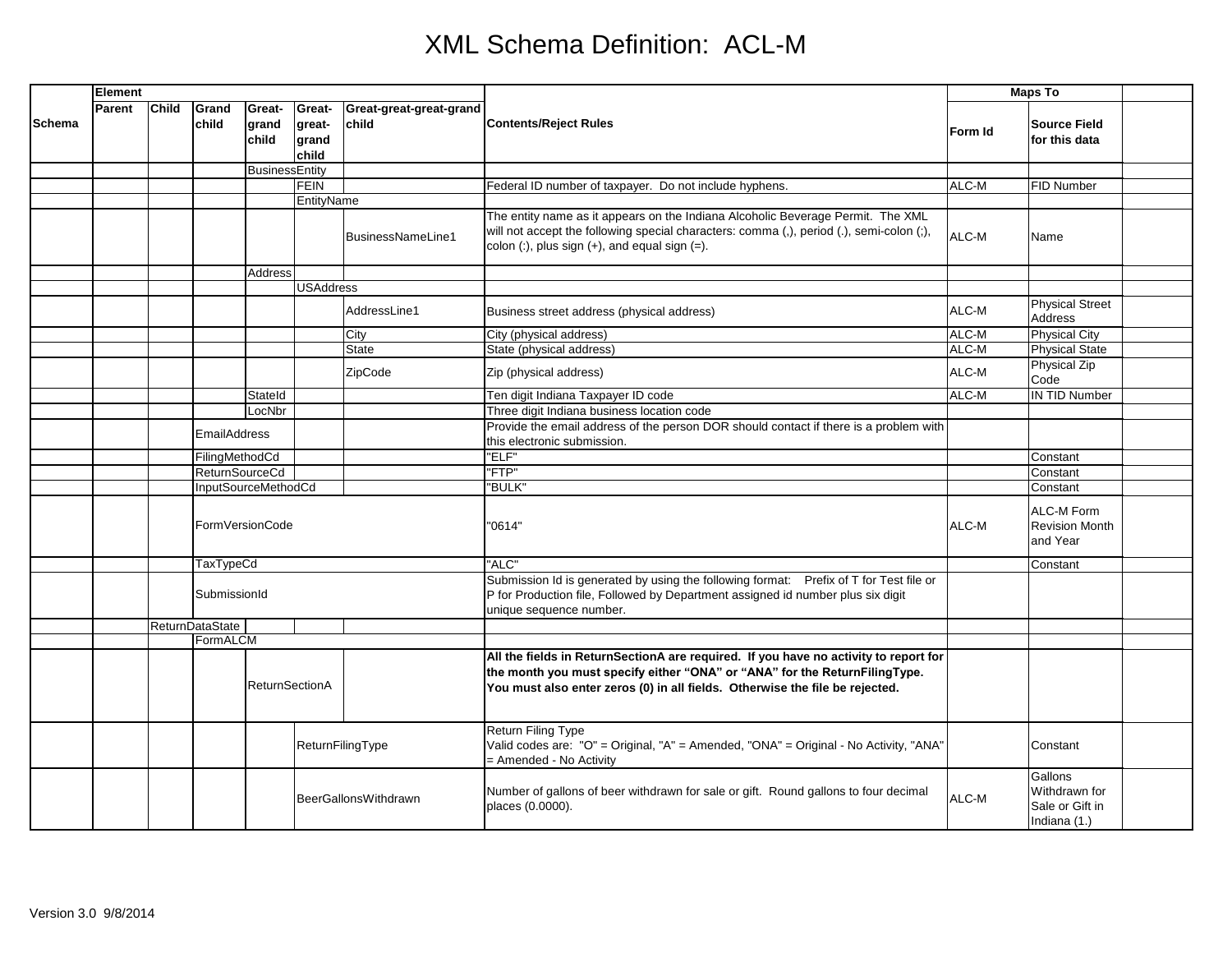|        | Element |              |                |                          |                                    |                                  |                                                                                                                                                                                                                                   | <b>Maps To</b> |                                                             |  |
|--------|---------|--------------|----------------|--------------------------|------------------------------------|----------------------------------|-----------------------------------------------------------------------------------------------------------------------------------------------------------------------------------------------------------------------------------|----------------|-------------------------------------------------------------|--|
| Schema | Parent  | <b>Child</b> | Grand<br>child | Great-<br>grand<br>child | Great-<br>great-<br>grand<br>child | Great-great-great-grand<br>child | <b>Contents/Reject Rules</b>                                                                                                                                                                                                      | Form Id        | <b>Source Field</b><br>for this data                        |  |
|        |         |              |                |                          |                                    | <b>BeerGallonsReturned</b>       | Total gallons of beer returned to the manufacturer (Transaction Type B). Should<br>equal total transactions for alcohol type "B" and Transaction Type "B" on Schedule<br>ALC-M-S. Round gallons to four decimal places (0.0000).  | ALC-M          | Gallons<br>Returned to<br>Manufacturer<br>(3.)              |  |
|        |         |              |                |                          |                                    | <b>BeerTotalTaxableGallons</b>   | Total Taxable Gallons of Beer. Subtract returned gallons of beer from gallons of beer<br>withdrawn. Round gallons to four decimal places (0.0000).                                                                                | ALC-M          | <b>Total Taxable</b><br>Gallons (5.)                        |  |
|        |         |              |                |                          | <b>BeerTaxDue</b>                  |                                  | Gross Alcohol Tax Due. Multiply Total Taxable Gallons of beer by \$0.115. Round<br>dollars to two decimal places (0.00).                                                                                                          | ALC-M          | Gross Alcohol<br>Tax Due (6.)                               |  |
|        |         |              |                |                          |                                    | <b>CiderGallonsWithdrawn</b>     | Number of gallons of cider withdrawn for sale or gift. Round gallons to four decimal<br>places (0.0000).                                                                                                                          | ALC-M          | Gallons<br>Withdrawn for<br>Sale or Gift in<br>Indiana (1.) |  |
|        |         |              |                |                          |                                    | CiderGallonsReturned             | Total gallons of cider returned to the manufacturer (Transaction Type B). Should<br>equal total transactions for alcohol type "C" and Transaction Type "B" on Schedule<br>ALC-M-S. Round gallons to four decimal places (0.0000). | ALC-M          | Gallons<br>Returned to<br>Manufacturer<br>(3.)              |  |
|        |         |              |                |                          |                                    | CiderTotalTaxableGallons         | Total Taxable Gallons of Cider. Subtract returned gallons of cider from gallons of<br>cider withdrawn. Round gallons to four decimal places (0.0000).                                                                             | ALC-M          | <b>Total Taxable</b><br>Gallons (5.)                        |  |
|        |         |              |                |                          | CiderTaxDue                        |                                  | Gross Alcohol Tax Due. Multiply Total Taxable Gallons of cider by \$0.115. Round<br>dollars to two decimal places (0.00).                                                                                                         | ALC-M          | <b>Gross Alcohol</b><br>Tax Due (6.)                        |  |
|        |         |              |                |                          |                                    | LiquorGallonsWithdrawn           | Number of gallons of liquor withdrawn for sale or gift. Round gallons to four decimal<br>places (0.0000).                                                                                                                         | ALC-M          | Gallons<br>Withdrawn for<br>Sale or Gift in<br>Indiana (1.) |  |
|        |         |              |                |                          |                                    | LiquorTaxExemptGallons           | Total gallons of liquor that are tax exempt (Transaction Type A). Should equal total<br>transactions for alcohol type "L" and Transaction Type "A" on Schedule ALC-M-S.<br>Round gallons to four decimal places (0.0000).         | ALC-M          | Tax-Exempt<br>Gallons Sold<br>(2.)                          |  |
|        |         |              |                |                          |                                    | LiquorGallonsReturned            | Total gallons of liquor returned to the manufacturer (Transaction Type B). Should<br>equal total transactions for alcohol type "L" and Transaction Type "B"on Schedule<br>ALC-M-S. Round gallons to four decimal places (0.0000). | ALC-M          | Gallons<br>Returned to<br>Manufacturer<br>(3.)              |  |
|        |         |              |                |                          |                                    | LiquorTotalTaxableGallons        | Total Taxable Gallons of Liquor. Subtract exempt gallons of liquor and returned<br>gallons of liquor from gallons of liquor withdrawn. Round gallons to four decimal<br>places (0.0000).                                          | ALC-M          | <b>Total Taxable</b><br>Gallons (5.)                        |  |
|        |         |              |                |                          | LiquorTaxDue                       |                                  | Gross Alcohol Tax Due. Multiply Total Taxable Gallons of liquor by \$2.68. Round<br>dollars to two decimal places (0.00).                                                                                                         | ALC-M          | Gross Alcohol<br>Tax Due (6.)                               |  |
|        |         |              |                |                          |                                    | WineGallonsWithdrawn             | Total number of gallons of wine withdrawn for sale or gift. Round gallons to four<br>decimal places (0.0000).                                                                                                                     | ALC-M          | Gallons<br>Withdrawn for<br>Sale or Gift in<br>Indiana (1.) |  |
|        |         |              |                |                          |                                    | WineTaxExemptGallons             | Total gallons of wine that are tax exempt. Should equal total transactions for alcohol<br>type "W" and Transaction Type "A" on Schedule ALC-M-S. Round gallons to four<br>decimal places (0.0000).                                | ALC-M          | Tax-Exempt<br><b>Gallons Sold</b><br>(2.)                   |  |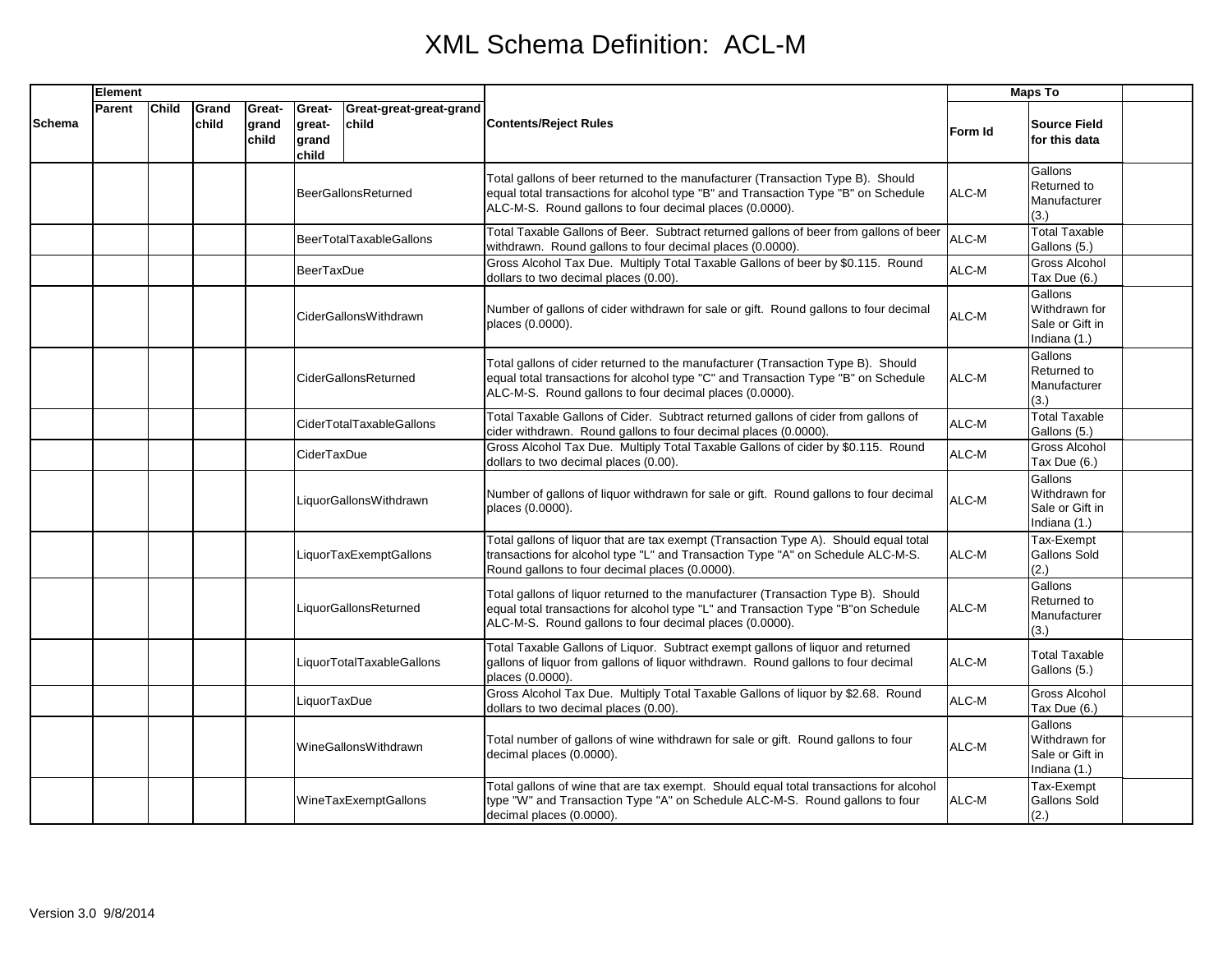|               | Element |              |                |                          |                                    |                                  | <b>Contents/Reject Rules</b>                                                                                                                                                                                                                                                                                                                                                                                                               | <b>Maps To</b> |                                                              |  |
|---------------|---------|--------------|----------------|--------------------------|------------------------------------|----------------------------------|--------------------------------------------------------------------------------------------------------------------------------------------------------------------------------------------------------------------------------------------------------------------------------------------------------------------------------------------------------------------------------------------------------------------------------------------|----------------|--------------------------------------------------------------|--|
| <b>Schema</b> | Parent  | <b>Child</b> | Grand<br>child | Great-<br>grand<br>child | Great-<br>great-<br>grand<br>child | Great-great-great-grand<br>child |                                                                                                                                                                                                                                                                                                                                                                                                                                            | Form Id        | <b>Source Field</b><br>for this data                         |  |
|               |         |              |                |                          |                                    | WineGallonsReturned              | Total gallons of wine returned to the manufacturer (Transaction Type B). Should<br>equal total transactions for alcohol type "W" and Transaction Type "B" on Schedule<br>ALC-M-S. Round gallons to four decimal places (0.0000).                                                                                                                                                                                                           | ALC-M          | Gallons<br>Returned to<br>Manufacturer<br>(3.)               |  |
|               |         |              |                |                          |                                    | WineTotalTaxableGallons          | Total Taxable Gallons of Wine. Subtract exempt gallons of wine and returned gallons<br>of wine from gallons of wine withdrawn. Round gallons to four decimal places<br>$(0.0000)$ .                                                                                                                                                                                                                                                        | ALC-M          | <b>Total Taxable</b><br>Gallons (5.)                         |  |
|               |         |              |                |                          | WineTaxDue                         |                                  | Gross Alcohol Tax Due. Multiply Total Taxable Gallons of wine by \$0.47. Round<br>dollars to two decimal places (0.00).                                                                                                                                                                                                                                                                                                                    | ALC-M          | Gross Alcohol<br>Tax Due (6.)                                |  |
|               |         |              |                |                          |                                    | <b>TotalTaxBeforePI</b>          | Total Tax Due. Add Gross Alcohol Tax Due for beer, cider, liquor and wine. Round<br>dollars to two decimal places (0.00).                                                                                                                                                                                                                                                                                                                  | ALC-M          | <b>Total Tax Due</b><br>(7.)                                 |  |
|               |         |              |                |                          |                                    | CollectionAllowance              | Collection Allowance for Timely Payment. If the return is filed on or before the due<br>date, multiply Total Tax Due by 0.015. Round dollars to two decimal places (0.00).                                                                                                                                                                                                                                                                 | ALC-M          | Collection<br>Allowance for<br><b>Timely Payment</b><br>(8.) |  |
|               |         |              |                |                          | Penalty                            |                                  | Penalty. If the return is filed after the due date, add 10% of Total Tax Due or \$5.00,<br>whichever is greater. (The penalty is \$5.00 if the return is late with no tax due.)<br>Round dollars to two decimal places (0.00).                                                                                                                                                                                                             | ALC-M          | Penalty (9.)                                                 |  |
|               |         |              |                |                          | Interest                           |                                  | Interest. If your tax liability is not paid on or before the due date, you are subject to<br>interest from the date the tax return was due until the date the tax return was<br>postmarked. The interest rate is determined on a calendar-year basis and can change ALC-M<br>from year to year. Please refer to our website at www.in.gov/dor/files/dn03.pdf for the<br>current interest rate. Round dollars to two decimal places (0.00). |                | Interest (10.)                                               |  |
|               |         |              |                |                          | <b>TotalTaxAfterPI</b>             |                                  | Total Amount Due. Subtract Collection Allowance from Total Tax Due. Then add<br>Penalty and Interest for Total Amount Due. Round dollars to two decimal places<br>$(0.00)$ .                                                                                                                                                                                                                                                               | ALC-M          | <b>Total Amount</b><br>Due (11.)                             |  |
|               |         |              |                | <b>ReturnSectionB</b>    |                                    |                                  | If you have a ReturnFilingType of "O" or "A", please follow the directions below<br>to determine the value of each field. If you have no activity to report for the<br>month (i.e. a ReturnFilingType of "ONA" or "ANA"), then do not include<br>ReturnSectionB in your transmission.                                                                                                                                                      | ALC-M          |                                                              |  |
|               |         |              |                |                          |                                    | <b>ALCMScheduleRepeatSection</b> |                                                                                                                                                                                                                                                                                                                                                                                                                                            |                |                                                              |  |
|               |         |              |                |                          |                                    | TransactionType                  | <b>Transaction Type</b><br>Valid codes are: "A: $=$ Exempt wine sales; "B" $=$ Gallons returned to the<br>manufacturer; "C" = Information Only: Gallons sold to Indiana manufacturers.                                                                                                                                                                                                                                                     | ALC-M-S        | Transaction<br>Type (1.)                                     |  |
|               |         |              |                |                          |                                    | AlcoholType                      | <b>Alcohol Type</b><br>Valid codes are: "W" for wine, "L" for liquor, "B" for beer, "C" for cider"                                                                                                                                                                                                                                                                                                                                         | ALC-M-S        | Alcohol Type<br>(2.)                                         |  |
|               |         |              |                |                          |                                    | DocumentType                     | Document Type<br>Valid codes are: "C" = Confirmation, "I" = Invoice, "O" = Other, "PO" = Purchase<br>Order, "CM" = Credit Memo, "A" = Affidavit, "RG" = Returned Goods Authorization                                                                                                                                                                                                                                                       | ALC-M-S        | Document Type<br>(3.)                                        |  |
|               |         |              |                |                          |                                    | DocumentDate                     | Format is YYYY-MM-DD.                                                                                                                                                                                                                                                                                                                                                                                                                      | ALC-M-S        | Document Date<br>(4.)                                        |  |